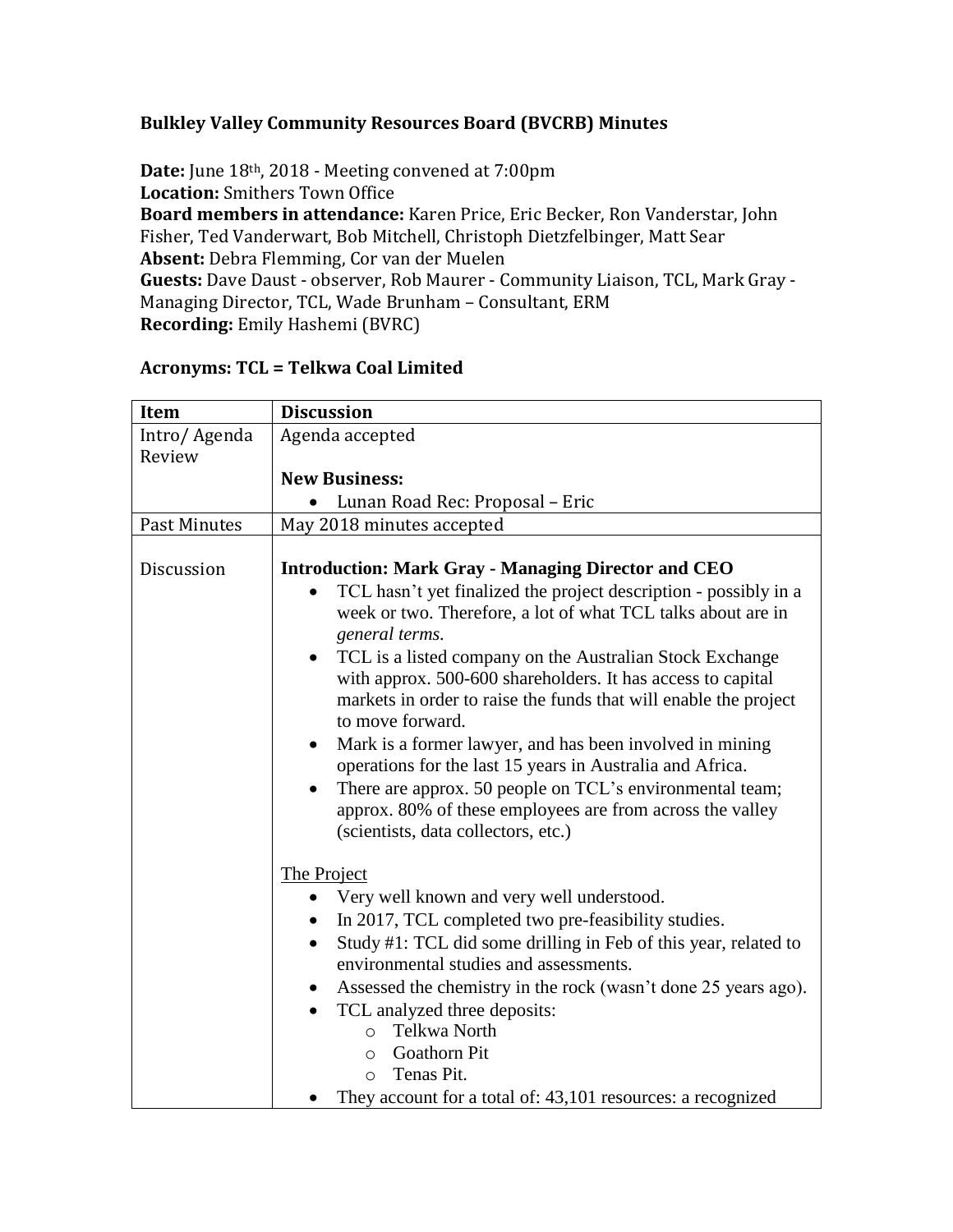| geological standard for interpreting a mineral resource and/or<br>mineral reserve with fairly strict criteria to be approved for                                                                                                                                                                             |  |  |  |
|--------------------------------------------------------------------------------------------------------------------------------------------------------------------------------------------------------------------------------------------------------------------------------------------------------------|--|--|--|
| such work.<br>Of 148 million tons of coal, TCL is able to convert 42 million                                                                                                                                                                                                                                 |  |  |  |
| tons into saleable semi-coking coal for economic benefit: coal<br>that could end up in steel markets in Japan or South Korea.                                                                                                                                                                                |  |  |  |
| Study #2: confirmed that they could mine at 250 tons per<br>$\bullet$                                                                                                                                                                                                                                        |  |  |  |
| annum with very low operating costs.                                                                                                                                                                                                                                                                         |  |  |  |
| TCL assessed the coal quality, presented this to Japanese steel<br>$\bullet$<br>mines (the most likely customers for this coal because of short<br>shipping distance), and have been engaged with them over the<br>last eight months about the possible use of this coal in their<br>steel making processes. |  |  |  |
| The coal is a metallurgical coal $-$ it is not your <i>premium</i><br>$\bullet$<br>metallurgical coal, but IS a good coal.                                                                                                                                                                                   |  |  |  |
| Asian steel mills are looking for better sources of coal;<br>$\bullet$                                                                                                                                                                                                                                       |  |  |  |
| Australia can be unreliable due to weather conditions.<br>However, Canada (especially BC) offers affordable options,<br>when shipping from Prince Rupert.                                                                                                                                                    |  |  |  |
| <b>Bottom line:</b> the ongoing, long-term demand for coal is not going<br>anywhere. TCL is solely focused on the Tenas pit area – this area can<br>be mined out of its entirety and is a very shallow deposit. 27 million<br>tons of saleable coal for approx. 27 years of mining.                          |  |  |  |
| <u>Results of pre-feasibility studies:</u>                                                                                                                                                                                                                                                                   |  |  |  |
| This project has the potential to be one of the lowest cost<br>producers.                                                                                                                                                                                                                                    |  |  |  |
| • Cost per ton to generate this coal is very low:<br>The study results places Tenas Met Coal in the lowest 5% on a<br>$\bullet$<br>cost basis; \$55 USD to load it onto a boat in Prince Rupert.<br>Waste: 3-4 cubic meters of waste for every ton of coal. Ex: 5<br>tons of waste for 1 ton of coal         |  |  |  |
| This is a very low ratio based on coalmine standards.                                                                                                                                                                                                                                                        |  |  |  |
| Why is this important?<br>This is important because the project has a natural hedge to the<br>volatility of coalmine prices, specifically when the demand                                                                                                                                                    |  |  |  |
| goes down, hence, job security guaranteed.                                                                                                                                                                                                                                                                   |  |  |  |
| <b>Community Engagement:</b>                                                                                                                                                                                                                                                                                 |  |  |  |
| Since the studies, TCL has been in contact with the OW.                                                                                                                                                                                                                                                      |  |  |  |
| They have begun to engage more closely with the Grizzly                                                                                                                                                                                                                                                      |  |  |  |
| house and the responsible guardians for their area.<br>TCL has had dialogue with counsels, special interests groups,                                                                                                                                                                                         |  |  |  |
| and the wider community as a whole over the last six months.                                                                                                                                                                                                                                                 |  |  |  |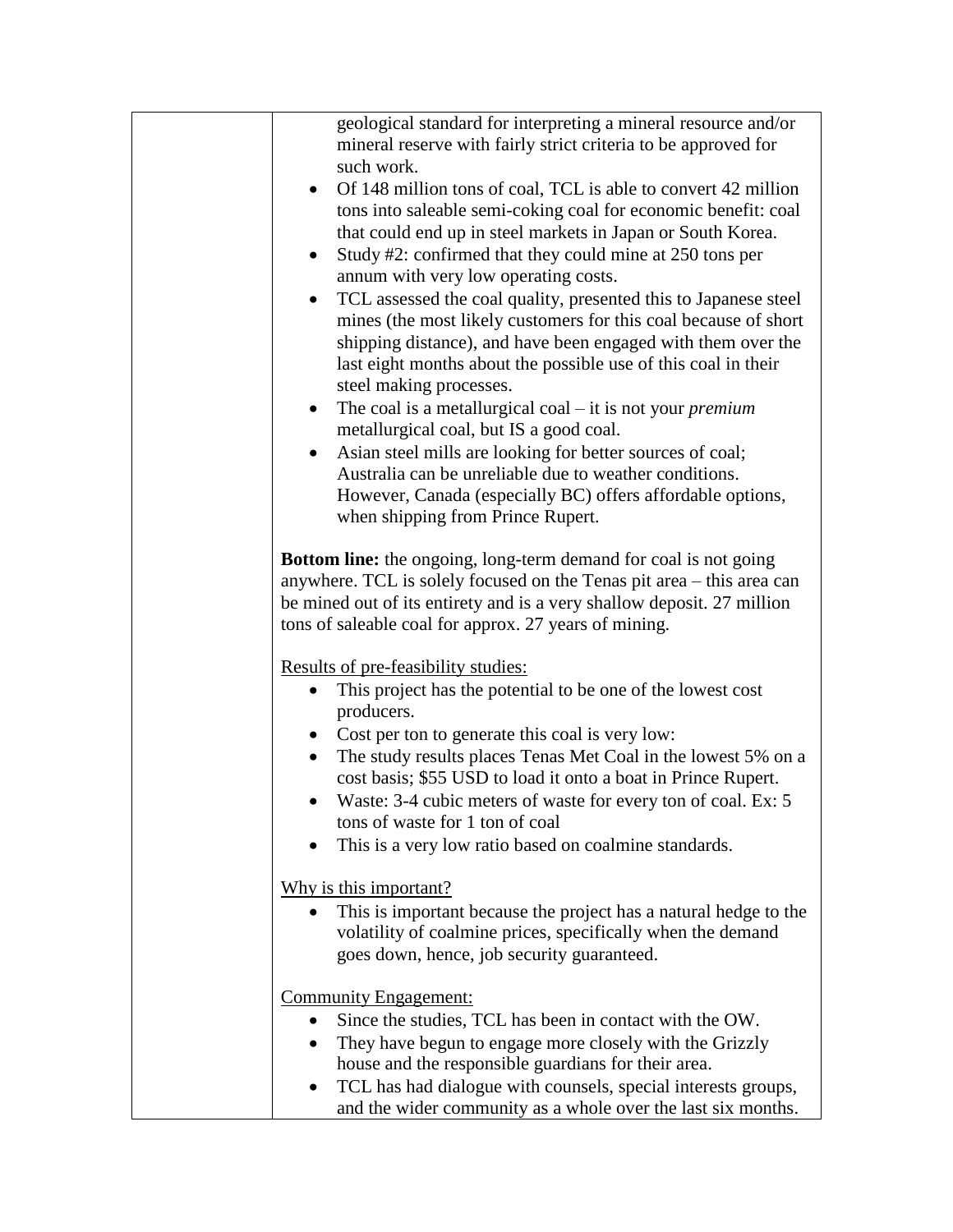| They have been collecting feedback and comments from the<br>public before they finalize the project description.                                                                                                                 |  |  |  |
|----------------------------------------------------------------------------------------------------------------------------------------------------------------------------------------------------------------------------------|--|--|--|
| What's next?                                                                                                                                                                                                                     |  |  |  |
| TCL will settle on a project description and move forward with<br>the regulators within the following week.                                                                                                                      |  |  |  |
| The agreement with OW is a 3-stage process: communication<br>with the public, full environmental assessments, as well as an<br>impact-benefit agreement.                                                                         |  |  |  |
| OW will run their own project processes and assessments with<br>٠<br>independent advisors. Funding is available to them, if<br>necessary, by TCL.                                                                                |  |  |  |
|                                                                                                                                                                                                                                  |  |  |  |
| <b>Questions from the Board</b>                                                                                                                                                                                                  |  |  |  |
| TCL cannot yet answer questions specific to the project description<br>plan. They would like to address comments and concerns tonight that<br>may affect the project description in the upcoming week.                           |  |  |  |
| What happens if there is a need to modify project processes part way<br>through?                                                                                                                                                 |  |  |  |
| This can be done.                                                                                                                                                                                                                |  |  |  |
| How? A new project description gets sent off to assess<br>environmental and community affects. If approved, TCL will<br>have to modify original project description.                                                             |  |  |  |
| <b>Environmental Concerns:</b>                                                                                                                                                                                                   |  |  |  |
| Many questions have been asked around the community and<br>have mostly been addressed in the project description so far.<br>With most EA's, incorporates all the values listed in the<br>LRMP.                                   |  |  |  |
| Elements of climate change and impacts are also included.                                                                                                                                                                        |  |  |  |
|                                                                                                                                                                                                                                  |  |  |  |
| Water:<br>Will not have a tailing pond, but sediment pond instead. Plan is<br>$\bullet$                                                                                                                                          |  |  |  |
| to deal with the water before it oxidizes.                                                                                                                                                                                       |  |  |  |
| From a water management perspective, it will not oxidize.<br>٠<br>Intention is to have an engineering team deal with this. There<br>currently exist various engineering techniques and solutions to<br>deal with the rock waste. |  |  |  |
| At this stage, TCL is not contemplating water treatment.<br>$\bullet$                                                                                                                                                            |  |  |  |
| Do not intend to cross the Telkwa River.<br>Protection for aquatic life and drinking water for BC.<br>٠                                                                                                                          |  |  |  |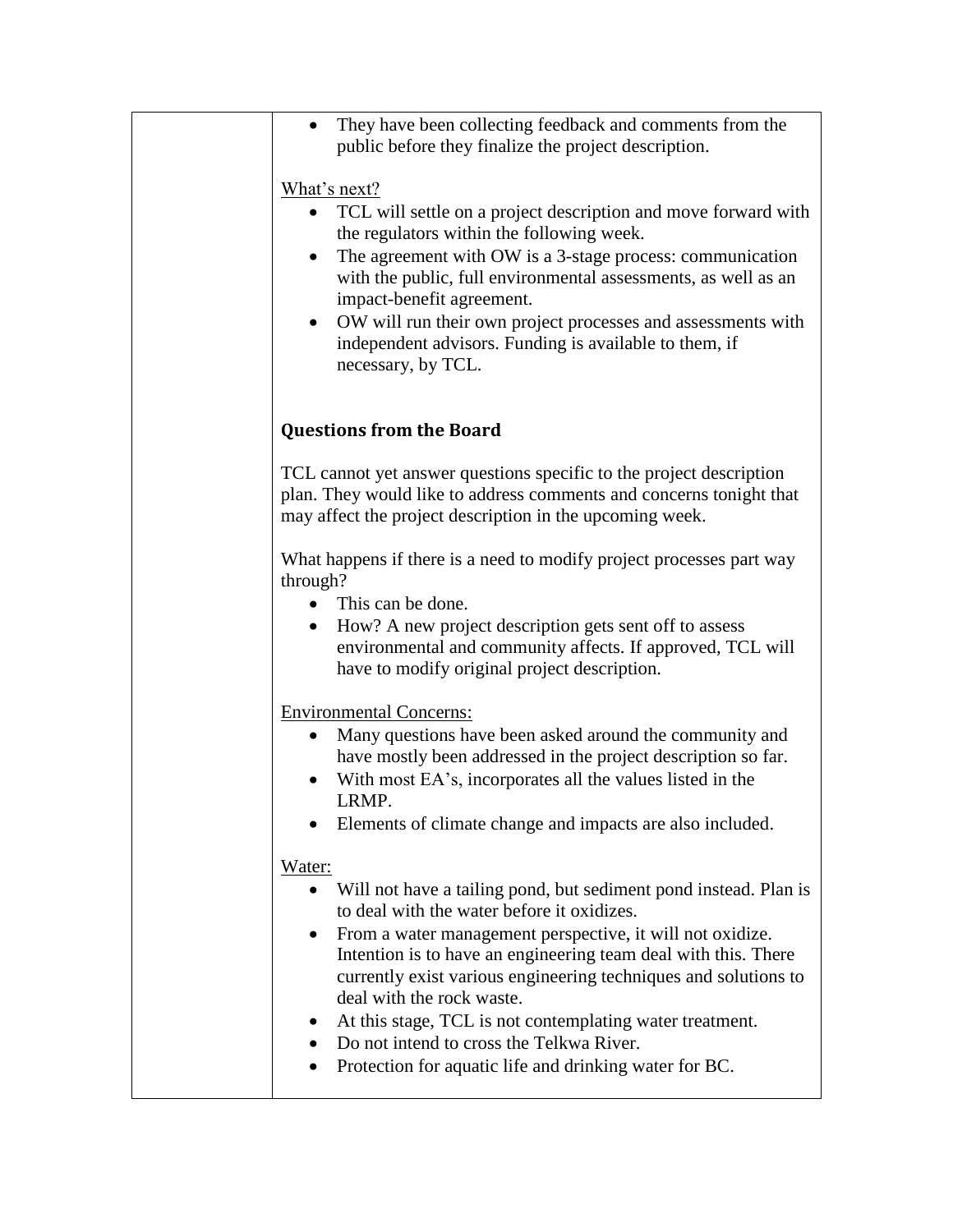|                            | <b>Other Community Engagement?</b><br>• Will become more actively involved within community. Mark<br>Gray moved to Smithers three months ago, specifically to do<br>this.<br>Tax:<br>Through the mines act, there will be a tax requirement:                                                                     |  |  |  |  |  |
|----------------------------|------------------------------------------------------------------------------------------------------------------------------------------------------------------------------------------------------------------------------------------------------------------------------------------------------------------|--|--|--|--|--|
|                            | Mineral Tax: one and a half percent of operating profit before<br>tax, excluding corporate costs.                                                                                                                                                                                                                |  |  |  |  |  |
|                            | <b>Bottom line:</b> Questions will be kept and answered in due time. TCL<br>will be able to give specific answers once the project description is put<br>together. TCL's intention is to be able to return in the fall with<br>technical experts attached to the project to answers questions in more<br>detail. |  |  |  |  |  |
|                            | When can the board expect answers to their questions?                                                                                                                                                                                                                                                            |  |  |  |  |  |
|                            | • TCL will aim for end of August.                                                                                                                                                                                                                                                                                |  |  |  |  |  |
|                            | • Will reconvene in the fall with answers to the questions.                                                                                                                                                                                                                                                      |  |  |  |  |  |
| Ongoing<br><b>Business</b> | <b>Summer RAMP Progress/Update - Eric &amp; Bob</b>                                                                                                                                                                                                                                                              |  |  |  |  |  |
|                            | In the process of trying to get a comprehensive list of<br>$\bullet$                                                                                                                                                                                                                                             |  |  |  |  |  |
|                            | recreational trails.                                                                                                                                                                                                                                                                                             |  |  |  |  |  |
|                            | Process is coming together.<br>The goal is to get trails legalized under section 15/16 as                                                                                                                                                                                                                        |  |  |  |  |  |
|                            | designated trails (lands designation).                                                                                                                                                                                                                                                                           |  |  |  |  |  |
|                            | Trying to get Rec and Sites involved in recognizing the<br>trails.                                                                                                                                                                                                                                               |  |  |  |  |  |
|                            | The Ministry is reluctant unless there's a group looking                                                                                                                                                                                                                                                         |  |  |  |  |  |
|                            | after the trails. The Backpackers have shown some interest.                                                                                                                                                                                                                                                      |  |  |  |  |  |
|                            | Bob: Looking for past identification map from 2011/2012.<br>Working with Morgan Hite and backpackers: trying to have<br>$\bullet$                                                                                                                                                                                |  |  |  |  |  |
|                            | the rest of the trails GPS and tracked.                                                                                                                                                                                                                                                                          |  |  |  |  |  |
|                            | Aim to have trail description locations and designations all<br>٠                                                                                                                                                                                                                                                |  |  |  |  |  |
|                            | listed on the trailhead icon.                                                                                                                                                                                                                                                                                    |  |  |  |  |  |
|                            | <b>FSP Approvals and Rationales - Bob</b>                                                                                                                                                                                                                                                                        |  |  |  |  |  |
|                            | Circulated approval letter with the rationale so that<br>everyone would see how the entirety of the process fits<br>together.                                                                                                                                                                                    |  |  |  |  |  |